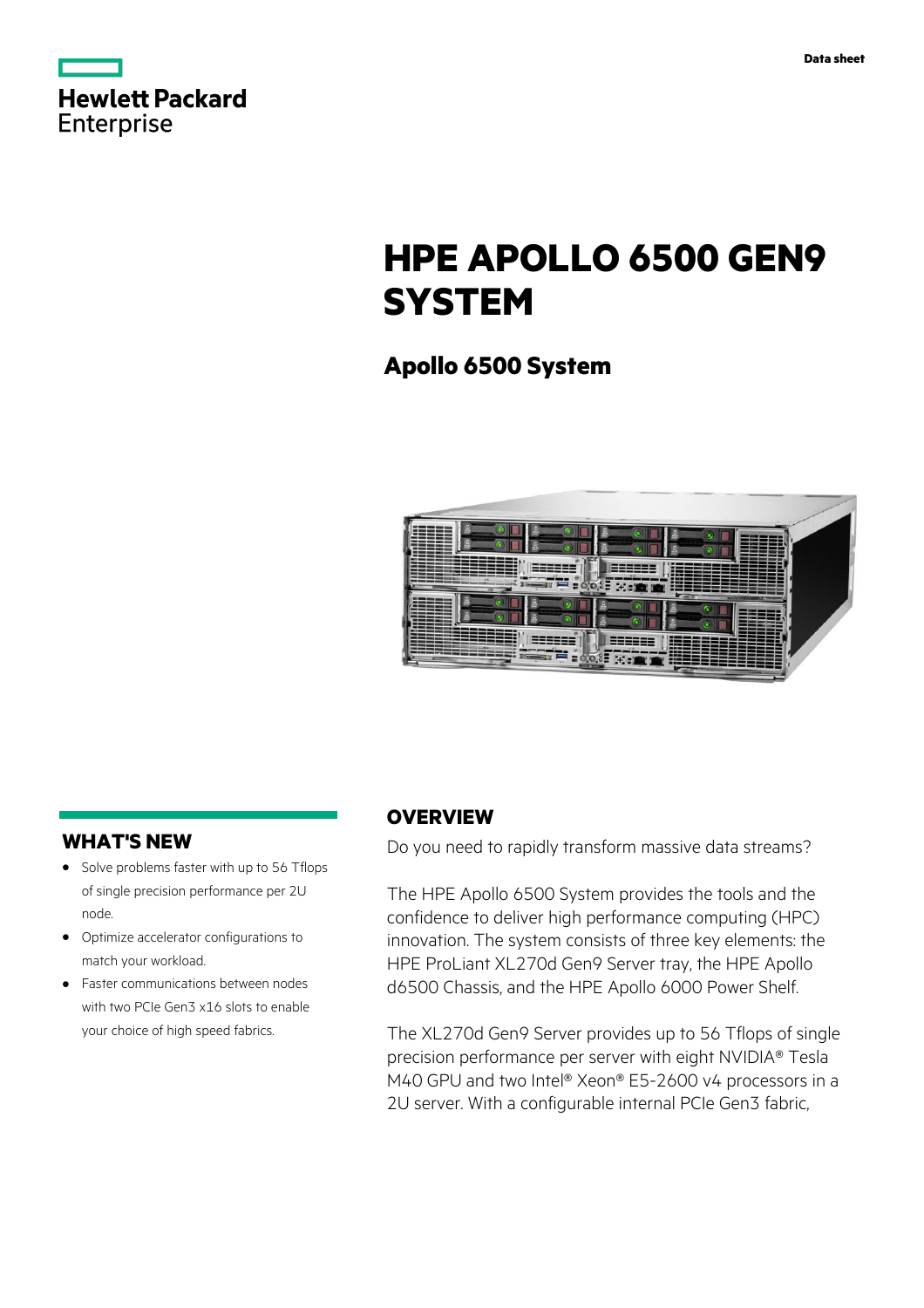choose to optimize the GPU topology to match your specific needs. High-bandwidth, low-latency networking is tightly coupled to the accelerators allowing you to take full advantage of your network. Two x16 PCIe Gen3 slots for your choice of high speed fabrics.

The Apollo 6500 System: Your next accelerated computing solution.

### **FEATURES**

### **Flexible Configuration for the Most Demanding High-performance Computing Workloads**

The HPE Apollo 6500 System supports up to eight 300W GPU or coprocessors delivering increased performance.

For workloads optimized for high peer to peer communication among the accelerators, place four (4) GPU on a single high speed PCIe switch, and two banks to a CPU for eight (8) GPU per CPU.

For workloads requiring higher CPU to GPU communications, choose our four (4) GPU per CPU configuration.

The HPE ProLiant XL270d Gen9 Server supports industry standard Intel® Xeon® E5-2600 v4 processors, solid state drives (SSD) with 12 G SAS and up to 1024 GB DDR4 2400 MHz memory for blazing performance.

Up to 16 HPE DDR4 2400 MHz Memory Modules per HPE ProLiant XL270d Gen9 Server for faster performance with data-intensive application workloads.

### **High-bandwidth, Low-latency Networking Between Accelerator Nodes**

The HPE Apollo 6500 System includes two low profile PCIe Gen3 x16 slots to enable your choice of high speed fabrics..

In the 8:1 GPU to CPU topology, networking is directly attached to the PCIe Gen3 fabric of the GPU for reduced latencies between GPU nodes.

Supports GPUDirect with four (4) GPUs per HPE InfiniBand Adapter.

### **Technical specifications HPE Apollo 6500 Gen9 System**

| <b>Supported trays</b>     | HPE ProLiant XL270d Gen9 Accelerator Tray                   |
|----------------------------|-------------------------------------------------------------|
| <b>Supported chassis</b>   | HPE Apollo d6500 Chassis                                    |
| <b>Memory</b>              | 16 DIMM slots, DDR4, 2400MHz, 512 GB Max (16x32GB)          |
| <b>Expansion slots</b>     | 8 x16 PCIe Gen 3 for GPU, 2 x16 Low Profile PCIe Gen3 slots |
| <b>System fan features</b> | 4 Dual Rotor per tray, up to 8 per chassis                  |